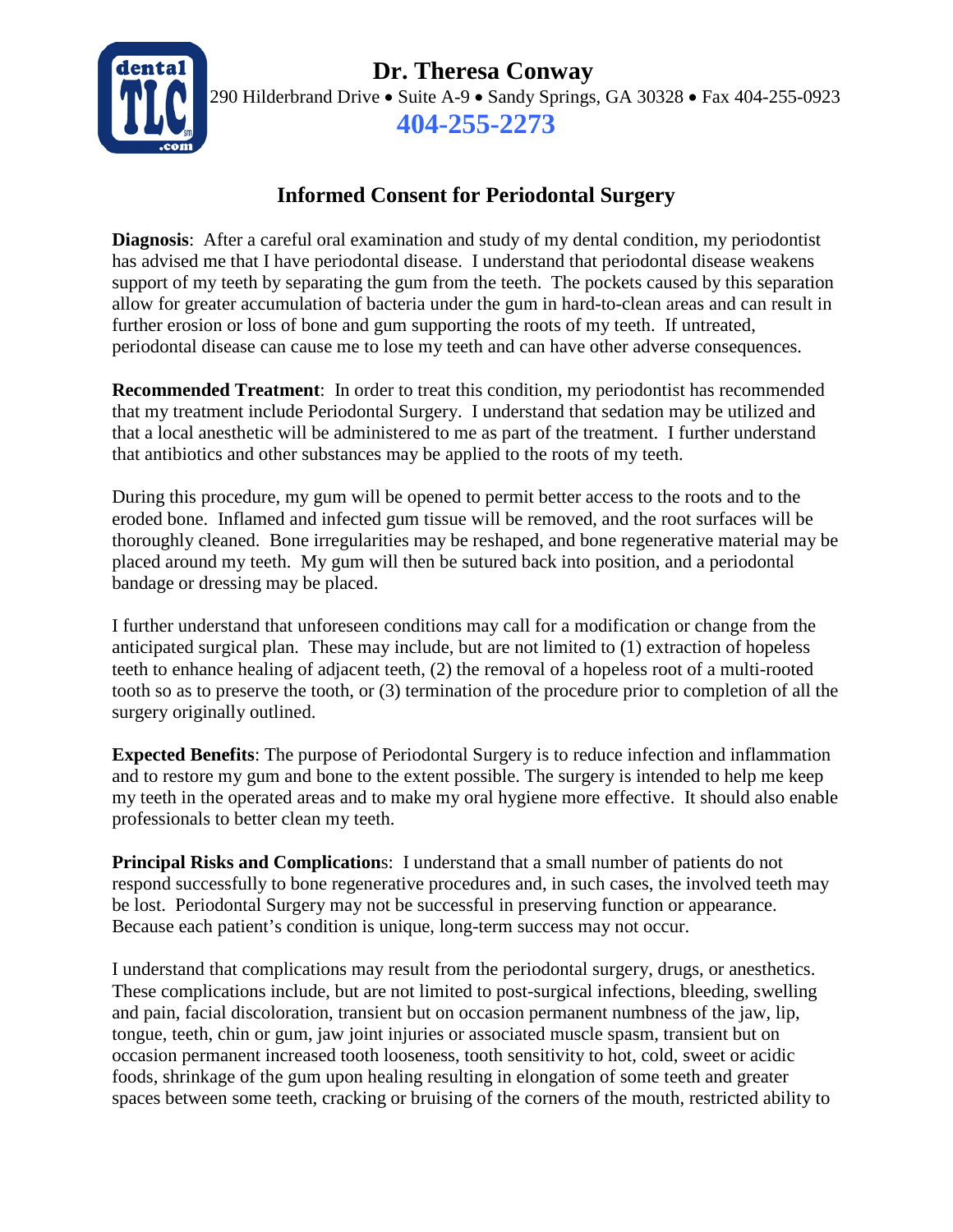## **Pr. Theresa Conway**



290 Hilderbrand Drive • Suite A-9 • Sandy Springs, GA 30328 • Fax 404-255-0923 **404-255-2273**

open the mouth for several days or weeks, impact on speech, allergic reactions, and accidental swallowing of foreign matter. The exact duration of any complications cannot be determined, and they may be irreversible.

There is no method that will accurately predict or evaluate how my gum and bone will heal. I understand that there may be a need for a second procedure if the initial results are not satisfactory. In addition, the success of periodontal procedures can be affected by medical conditions, dietary and nutritional problems, smoking, alcohol consumption, clenching and grinding of teeth, inadequate oral hygiene, and medication that I may be taking. To my knowledge I have reported to my periodontist any prior drug reactions, allergies, diseases, symptoms, habits, or conditions which might in any way relate to this surgical procedure. I understand that my diligence in providing the personal daily care recommended by my periodontist and taking all prescribed medications are important to the ultimate success of the procedure.

**Alternatives to Suggested Treatment**: I understand that alternatives to periodontal surgery include: No treatment – with the expectation of possible advancement of my condition, which may result in premature loss of teeth; Extraction of teeth involved with periodontal disease; and Non-surgical scraping of tooth roots and lining of the gum (scaling and root planing), with or without medication, in an attempt to further reduce bacteria and tartar under the gumline – with the expectation that this may not fully eliminate deep bacteria and tartar, may not reduce gum pockets, which require more frequent professional care and time commitment, and may result in the worsening of my condition and the premature loss of teeth.

**Necessary Follow-Up Care and Self Care: I understand that it is important for me to continue to see my regular dentist.** Existing restorative dentistry can be an important factor in the success or failure of periodontal therapy. From time to time, my periodontist may make recommendations for the placement of restorations, the replacement or modification of existing restorations, the joining together of two or more of my teeth, the extraction of one or more teeth, the performance of root canal therapy, or the movement of one, several, or all of my teeth. I understand that the failure to follow such recommendations could lead to ill effects, which would become my sole responsibility.

I recognize that natural teeth and appliances should be maintained daily in a clean, hygienic manner. I will need to come for appointments following my surgery so that my healing may be monitored and so that my periodontist can evaluate and report on the outcome of surgery upon completion of healing. Smoking or alcohol intake may adversely affect gum healing and may limit the successful outcome of my surgery. I know that it is important (1) to abide by the specific prescriptions and instructions given by the periodontist and (2) to see my periodontist and dentist for periodic examination and preventive treatment. Maintenance also may include adjustment of prosthetic appliances.

**No Warranty or Guarantee**: I hereby acknowledge that no guarantee, warranty or assurance has been given to me that the proposed treatment will be successful. In most cases, the treatment